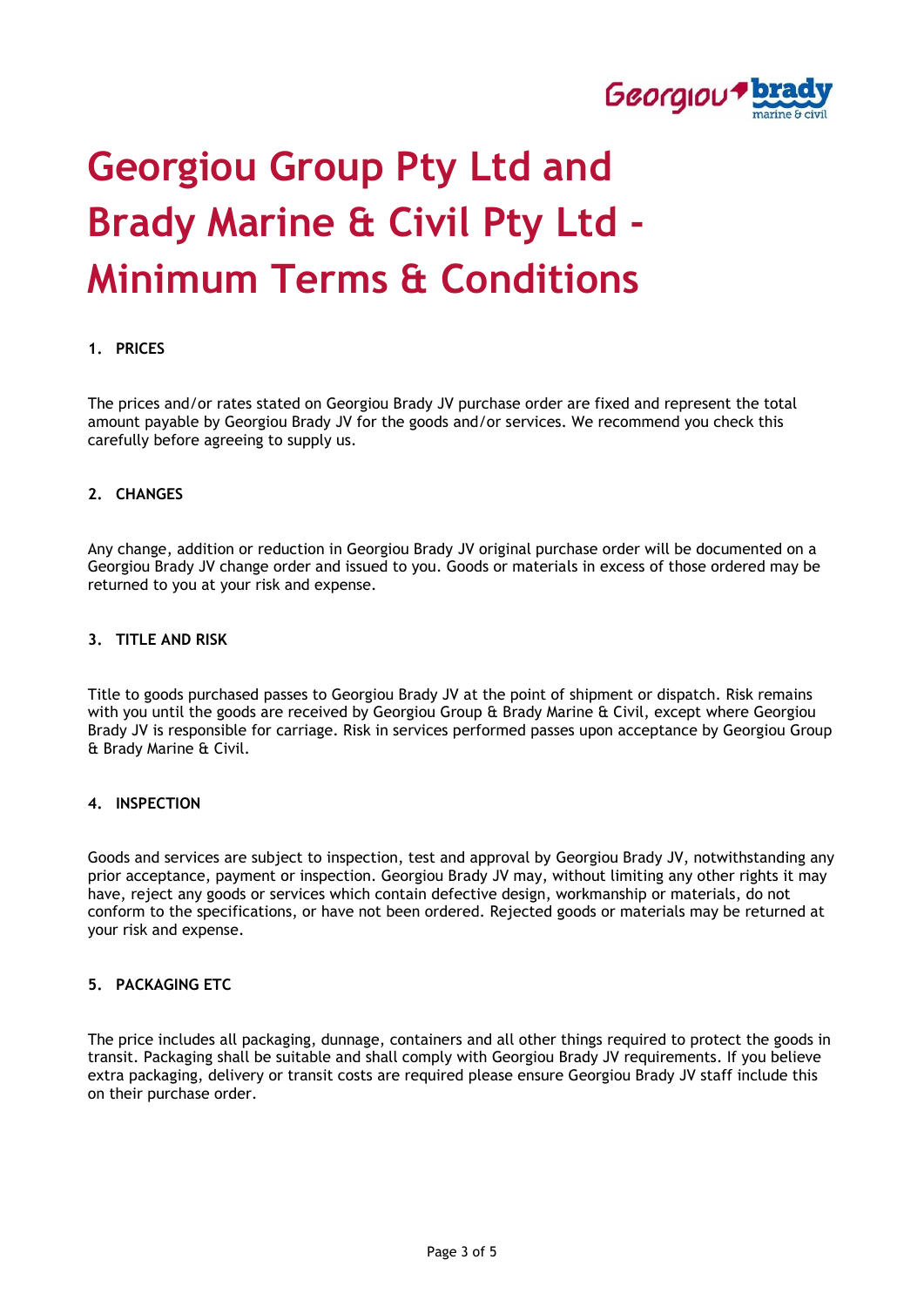

# **6. PATENT INDEMNITY**

You warrant that there has been no violation or infringement of any copyright, trade name, trademark, patent or other property right as a result of supplying the goods or services. You agree to defend, indemnify and hold Georgiou Brady JV harmless from all claims, expenses and liabilities arising from any actual or alleged violation or infringement of property rights.

# **7. WARRANTY**

In addition to the warranties expressed and implied by law and the order, you warrant that the goods and/or services will conform to their description and the specifications, are new and are of good quality and fit for the known purpose for which they are supplied.

#### **8. TIME**

Time is of the essence of the order and Georgiou Brady JV reserves the right to cancel the order or any portion of it without penalty in the event that delivery is not made or services are not completed within the specified time without liability for supplies previously made and accepted by Georgiou Group & Brady Marine & Civil.

# **9. TERMINATION**

Georgiou Brady JV reserves the right to cancel the order or any part of it without penalty if you breach any of its terms or conditions, or if you commit any act of bankruptcy or insolvency, deemed or actual.

#### **10. COMPLIANCE WITH LAWS**

You agree to observe and comply with all applicable federal, state and local laws, rules, regulations, codes and standards. The order is subject to the laws and jurisdiction of the courts in the State in which the purchase order is placed.

# **11. TAXES**

Any applicable tax, duty, excise or other tax or charge for which Georgiou Brady JV has not furnished or agree to furnish an exemption certificate must be stated separately on your invoice.

#### **12. ASSIGNMENT**

Nothing in the order, nor any interest under it, may be assigned by you without Georgiou Brady JV prior written consent.